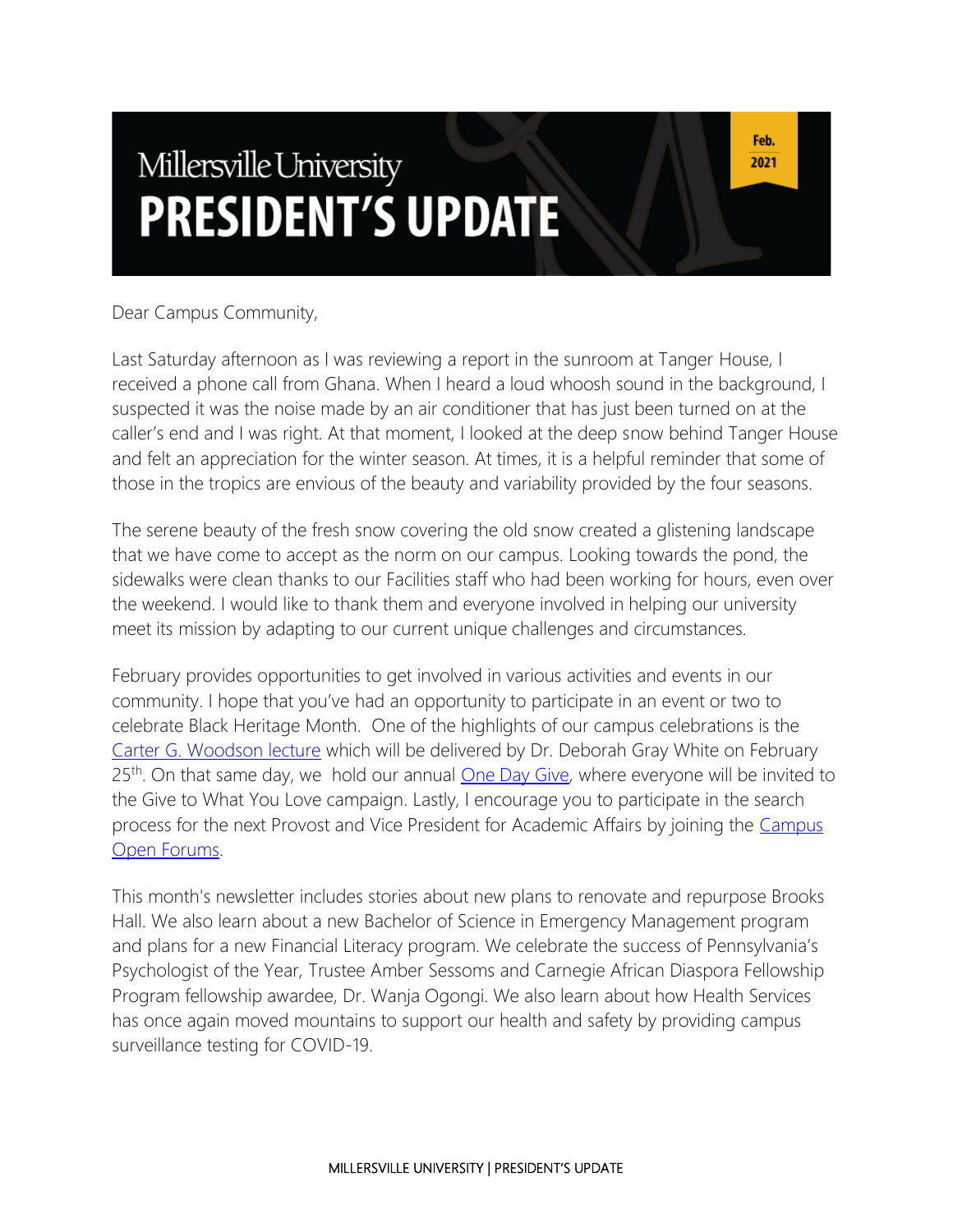On a related note, last week we experienced the highest number of positive COVID-19 case numbers on campus to date. Our performance last fall demonstrated that we have the ability to keep case numbers low if we practice good behaviors. In the days ahead, I encourage everyone to wear face coverings, maintain social distancing and complete the LiveSafe App. Thank you for all that you do to keep our community safe.

Be kind, be safe and stay healthy.

### BROOKS HALL TO BECOME HOME FOR LOMBARDO COLLEGE OF BUSINESS

As we implement the University's new strategic plan – Tradition and Transformation – there is no better project that fits this plan and is in direct alignment with the Campus Facilities Master Plan than renovating Brooks Hall. The renovated building will serve as the home for the Lombardo College of Business.

Brooks Hall was constructed in 1938 and served as the main athletics venue. Even after the construction of Pucillo Gymnasium in 1971, it continued to support athletic teams and intramural programs. Brooks was officially closed in 2017 and was identified for demolition.

As the home for the Lombardo College of Business, Brooks Hall will be a collaborative, inclusive campus space that brings together business, entrepreneurship and innovation. Brooks will host alumni, professional and community events and act as a hub to engage faculty, students, local companies, startups, nonprofits and government agencies. The facility will center both traditional business programs and interdisciplinary offerings involving data analytics, and offer flexible workspaces designed to foster creative transformation.

The renovations will maintain the tradition and legacy of the building while incorporating the latest technology to make this a smart building. Smart building technology includes energy efficient aspects for minimal user input to control air quality, security, lighting and other systems and is flexible enough to accommodate different uses of the building.

### PENNSYLVANIA PSYCHOLOGIST OF THE YEAR

One of our very own, alumna and current Council of Trustees member, Dr. Amber Sessoms, was recently named the Pennsylvania School Psychologist of the Year. Dr. Sessoms is a twotime graduate of Millersville University earning a bachelor's degree in psychology in 2006 and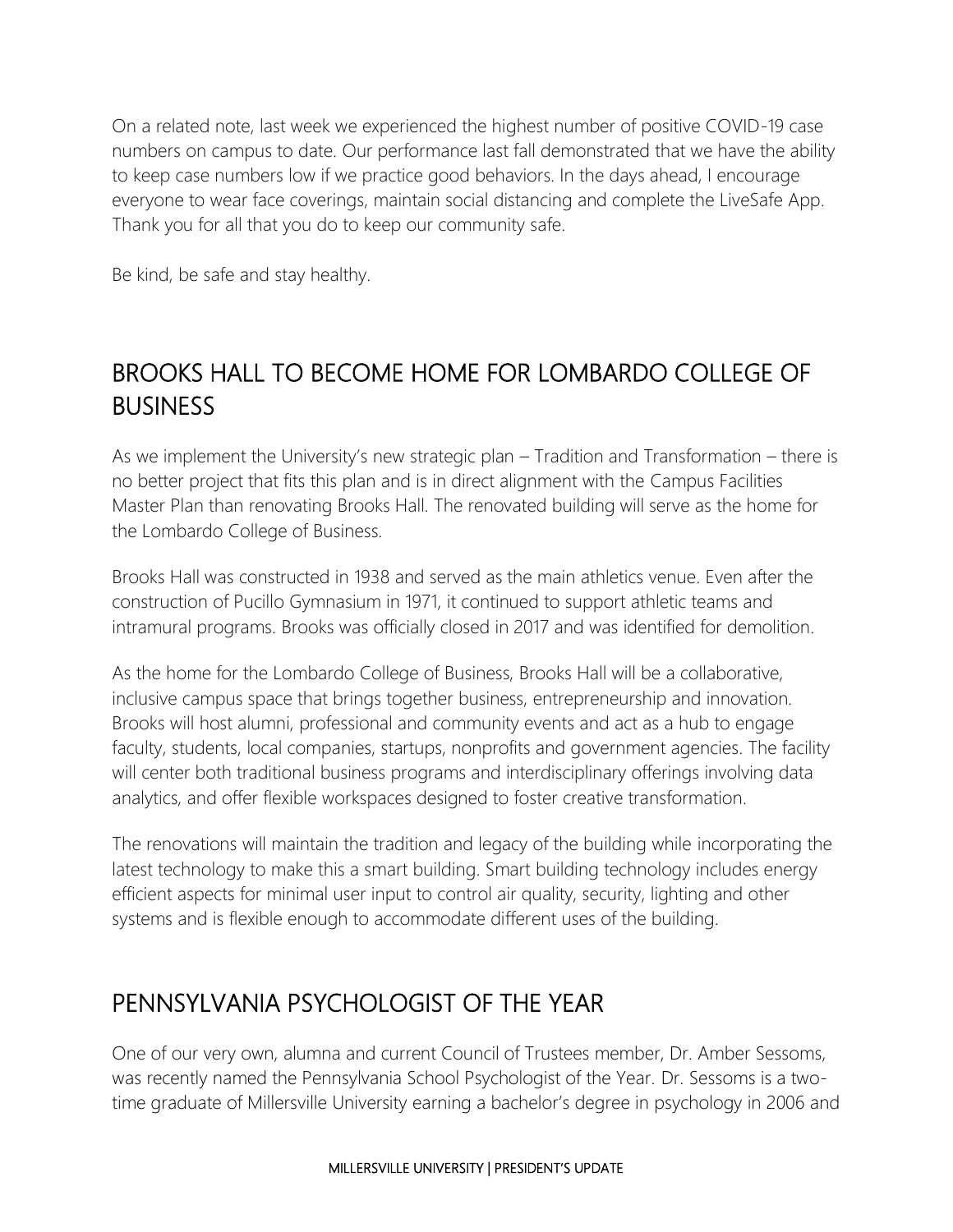a master's degree in school psychology in 2008. She also holds a Doctor of Education in lifelong learning and adult education from Penn State University.

The award is well-deserved. And while the accolade alone is worth celebration, Dr. Sessoms is exceptional in almost every sense of the word: she's also the first person of color to win this [award](https://twitter.com/ASPPschoolpsych/status/1354503095301140480?s=20) in all of Pennsylvania. This year, the Association of School Psychologists of Pennsylvania selected two psychologists who "exemplify the role of a school psychologist and demonstrate outstanding commitment to the field."

In addition to her role as a member of MU's Council of Trustees, Dr. Sessoms is the school psychologist at Central Dauphin High School in Harrisburg, Pennsylvania and has nearly two decades of experience in the field. Our congratulations to Dr. Amber Sessoms! We're so glad to call you a part of the family at MU.

### RANDOM COVID TESTING

Throughout the spring semester Health Services is conducting random testing of all students living on campus, living in affiliated housing, working on campus, attending in-person classes, part of ROTC and/or in field placements. Employees working on campus are also included in the voluntary random testing. While the testing is voluntary, I encourage everyone selected to follow through with the test. We need you to keep our campus safe. And, everyone tested will receive a free t-shirt, designed by one of our students.

Here is additional information on the testing.

#### What happens if a student/employee tests positive for COVID-19 through the asymptomatic

testing? If someone tests positive on the rapid antigen test they will be contacted by Health Services. Health Services will complete a confirmatory rapid PCR test to ensure the accuracy of the screening test.

#### What support does a student get if they are in isolation or quarantine based on their test result?

Any student living on campus who tests positive for COVID-19 will be isolated in residence hall space dedicated for this purpose. HARP employees and Health Services will check-in with the student to ensure health, counseling, nutritional and academic needs are met.

#### What is the difference between asymptomatic and symptomatic testing? Asymptomatic

testing is when a person does not have symptoms.

Symptomatic testing is when a person does have symptoms.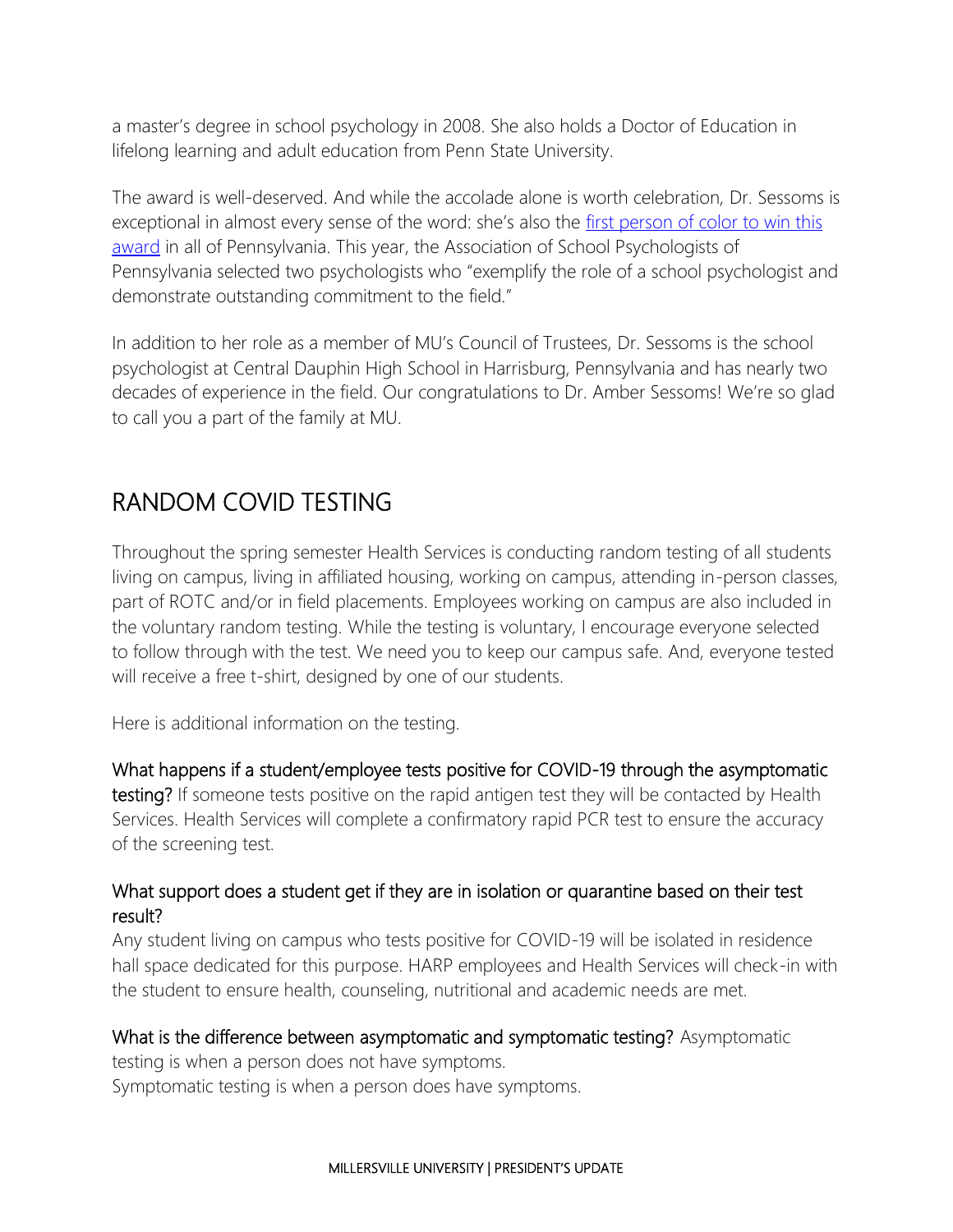#### Who is conducting the asymptomatic testing?

Health Services conducts the tests in Luek Hall on campus, 24 Byerly Drive.

#### What type of asymptomatic test is being used?

These are antigen COVID tests from The Pennsylvania Department of Health. The test is a nasal swab test that can be administered and analyzed on site, with rapid results.

#### Do I have to make an appointment in order to get an asymptomatic test? Would I be able to reschedule my test?

Yes, you need an appointment and should follow the instructions in your email.

#### May I call to schedule a test, even if I don't receive an email?

At this time, students/employees cannot call and schedule for asymptomatic testing. Any student who is having symptoms or had significant exposure can still call Health Services and be tested. Employees should contact their care provider

#### What do I need to bring with me when I am getting tested?

ID

Smart phone with NAVICA app already downloaded and account registered Mask

#### How long will my COVID-19 asymptomatic testing appointment take?

The actual test is less than two minutes. You do need to allow time to get checked-in.

#### If I received a test outside the University and tested positive, what should I do?

Students should contact Health Services at [hservices@millersville.edu](mailto:hservices@millersville.edu) or 717-871-5250. Employees should contact Human Resources at [Human.Resources@millersville.edu](mailto:Human.Resources@millersville.edu) or 717- 871-4950.

#### Who do I contact if I have a question about asymptomatic testing?

Health Services at [hservices@millersville.edu](mailto:hservices@millersville.edu) or 717-871-5250.

#### How will I learn about my test results?

You will be required to install the NAVICA App on your phone for rapid receipt of your test results. You will receive a NAVICA app notification approximately 20 minutes after your test.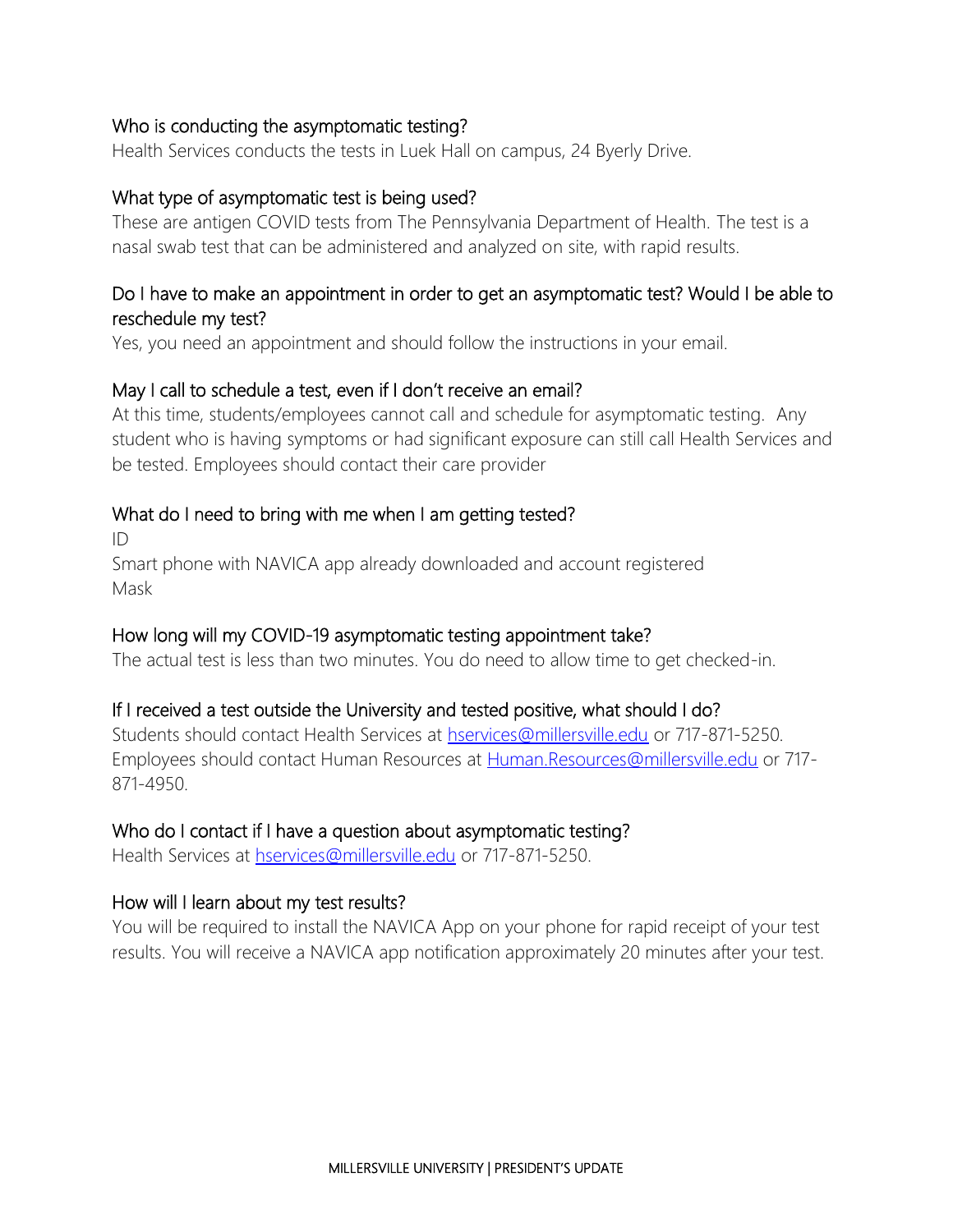# NEW BACHELOR OF SCIENCE IN EMERGENCY MANAGEMENT

Millersville's Master of Science in Emergency Management degree program has been at the forefront in education and training in this field since its inception in 2007 - winning awards for building a workforce of leaders in preparedness and disaster management. Now, starting in fall 2021, the University will launch a new Bachelor of Science in Emergency Management degree program to reach a broader audience at the post-secondary level.

The field of emergency management has shown significant growth and continues to further develop as disasters and hazards are affecting more people and are more costly. Response to and recovering from these events requires a higher level of collaboration, coordination and technological sophistication than ever before. COVID-19 is just one such emergency that has led to an increased interest and demand for expertise in the field.

The new multidisciplinary degree curriculum is based on an all-hazards approach that includes the scientific underpinnings of emergency management while steeped in practical and applied experiences. Students will be able to use effective methods for decision making, exhibit competency in assessing risk susceptibility, resilience and vulnerability within a community or organizations.

Graduates from our bachelor's and master's emergency management programs will be prepared for careers in both the public and private sectors including various governmental agencies such as emergency management, public health, transportation, and public works, non-profit disaster relief organizations, domestic and international nongovernmental organizations, energy sector, private sector emergency management consulting, information technology and more.

Millersville's online master's in emergency management program has been ranked among the top in the nation over the past year by:

- [BestMastersPrograms.org](https://www.bestmastersprograms.org/best-online-emergency-management-masters/)
- [securitydegreehub.com](https://www.securitydegreehub.com/top-online-masters-emergency-disaster-management-degrees/)
- [Best Colleges Online List Rankings](https://www.bestcollegesonline.org/most-affordable/online-masters-emergency-management/)
- [Intelligent.com](https://www.intelligent.com/best-masters-in-emergency-management-degree-programs/)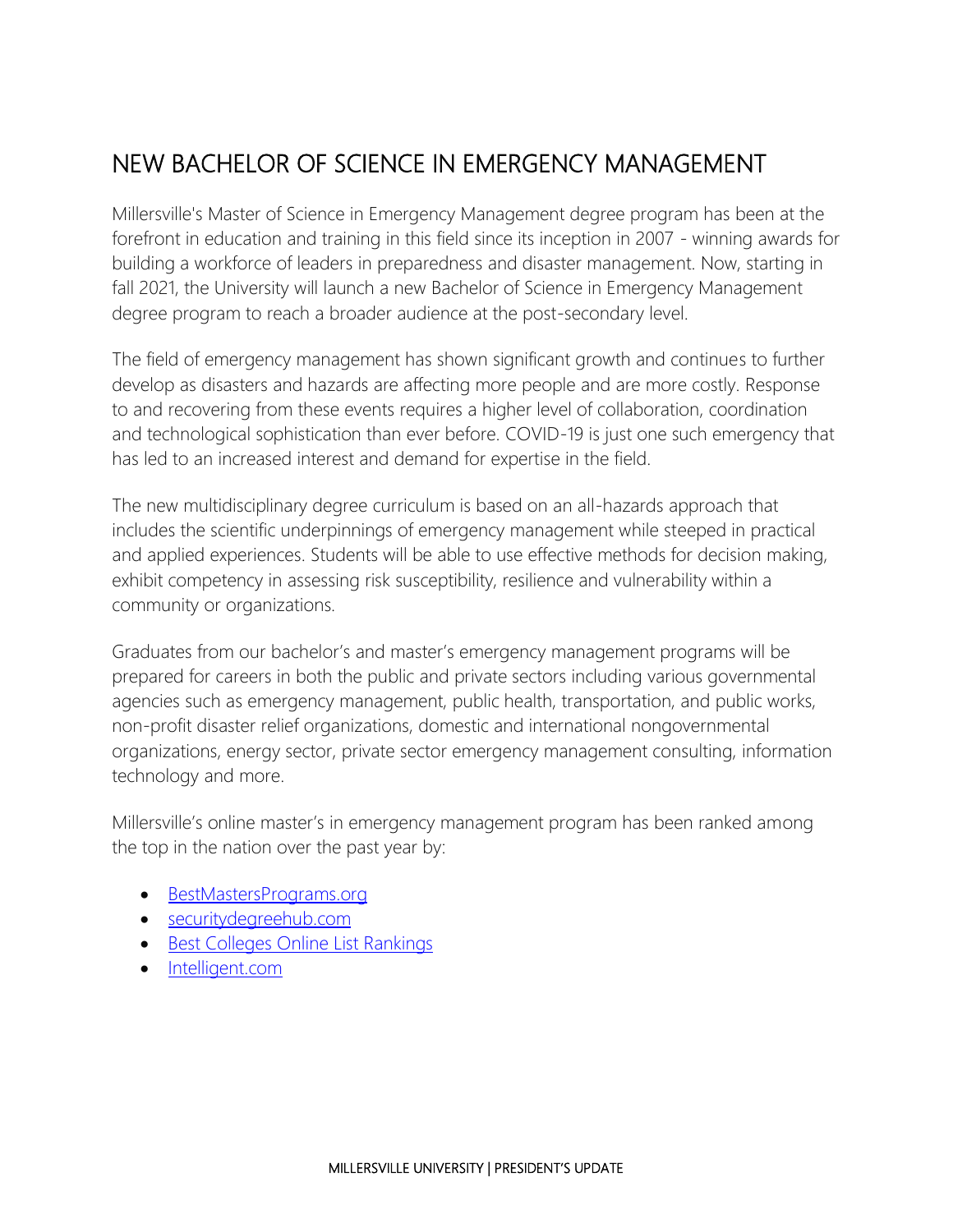## MILLERSVILLE INTRODUCES NEW FINANCIAL LITERACY PROGRAM

During this pandemic, the financial health of many of our students and their families have taken a hit. We at Millersville University (MU) are doing all we can to try and lessen that burden. From putting a freeze on tuition and room and board fees to offering students help through the Cares Relief and EPPIIC Student Compassion Funds, we've done our best to live out our EPIIC value of compassion.

But we want to do more. So, we have started to build the foundation for a [Financial Literacy](https://www.millersville.edu/business/financial-education.php)  [Program](https://www.millersville.edu/business/financial-education.php) as part of the new University Strategy Plan.

Since the fall, Dr. Marc Tomljanovich, Dean of the Lombardo College of Business, and a group of University staff, administrators, financial experts and faculty have been meeting to build a multi-layered program to do just that. Understanding how to balance one's monthly budget, how interest rates affect loan repayments, how to avoid investing scams and the importance of saving early for retirement are all crucial skills our students need.

The potential for MU to create a distinctive financial literacy program that truly helps our students not just now, but for their whole lives, is tremendous. Very few universities have designed an integrated financial education program. We want all our students to have a rich number of opportunities, from the moment they step on campus through graduation.

### PROF RECEIVES FELLOWSHIP

Dr. Wanja Ogongi, assistant professor in the School of Social Work at Millersville University, has been awarded a fellowship by the Carnegie African Diaspora Fellowship Program. Dr. Ogongi will travel to Kenya to work with Chuka University and professor Christopher Kiboro on their project titled "Curriculum Co-Development for a New Baccalaureate, Master's and Ph.D. in Social Work."

For Ogongi, her personal goal for participating in the fellowship program is the opportunity it provides to create a one-of-a-kind social work program that is culturally appropriate and responsive and to use her social work expertise to give back to a country that has given her so much. Dr. Ogongi hopes to cultivate relationships and establish networks for future research and teaching collaborations that will span over many years to come.

She hopes to travel to Kenya this coming summer to complete the fellowship program. Carnegie is monitoring the unfolding pandemic and is remaining flexible with their original